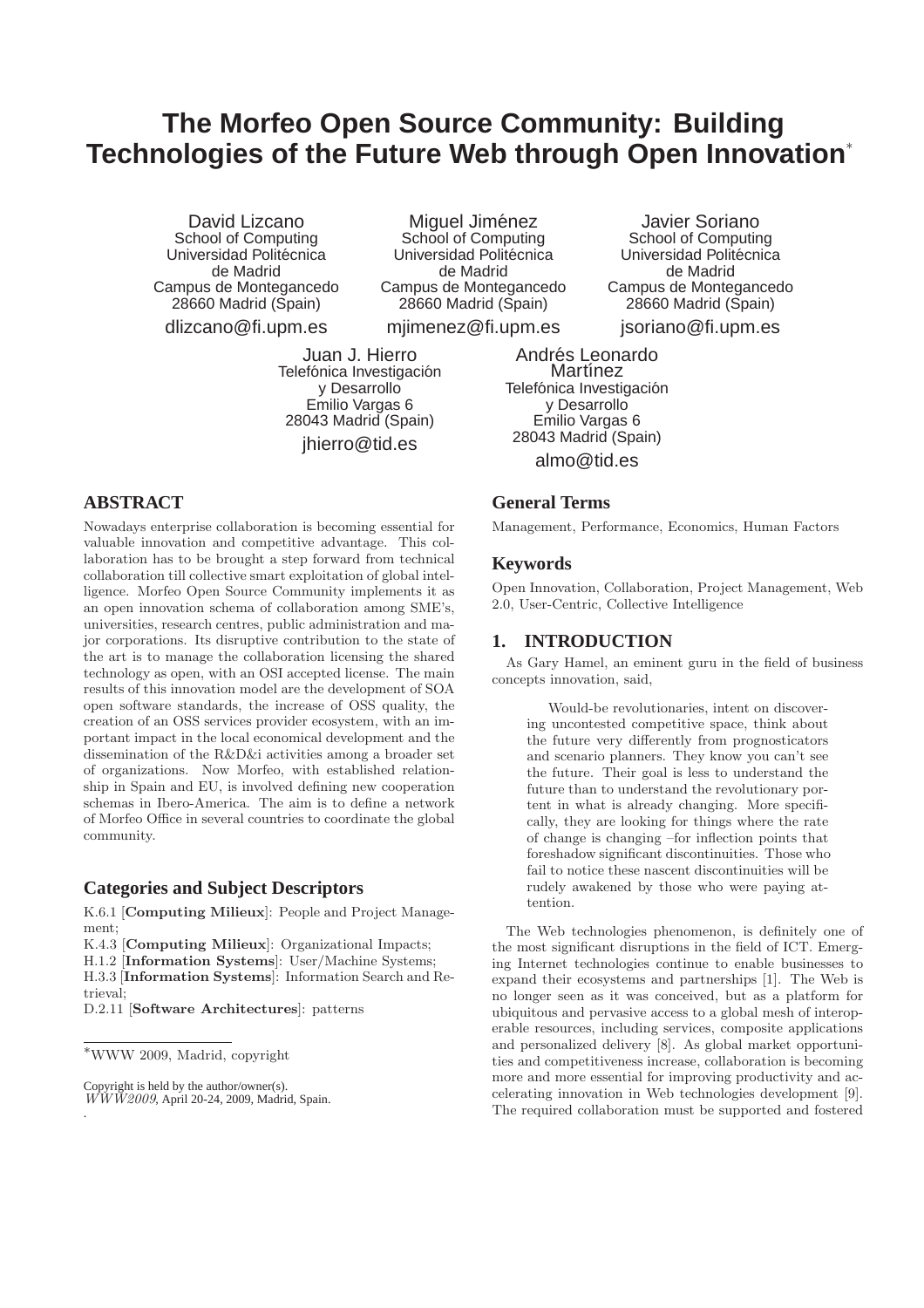at several coalition levels, ranging from individuals, through the team, corporation to the business.

Many enterprise collaboration platforms and models have already been developed and successfully deployed in large corporations, small- and medium-sized enterprises (SMEs) and development communities to carry out innovative projects and software implementation. Used in the context of a carefully engineered community collaboration strategy, these tools have proved to be effective in collaborative web developments [5].

This collaboration can be taken a step forward, evolving from project development to the successful emergence of innovation through the smart exploitation of collective intelligence. Empowering every individual and fostering people collaboration are key factors in the innovative process, just as the Long Tail is considered the innovative engine of the new Web 2.0 [2]. However, this introduces additional managerial problems and handicaps that have to be taken into consideration to avoid being left behind. Following this approach, the Morfeo Community is a Spanish led initiative to leverage open innovation by providing an open framework for collaboration among enterprises (major corporations and SMEs), universities, research centers and public administrations that believe in the potential of open-source software and open collaboration, with a view to achieving the above goals. The suggested framework is based on the emerging Enterprise 2.0 vision and will help to minimize the risks of inhibiting the innovation peace [4]. These risks are caused by several factors, like key information and knowledge being lost or simply not being available on time for the stakeholders; projects started and never finished; worse time-to-market; results not meeting expectations; failure of global, cross-organizational IT integration processes; or even incoherences between technology and company strategy or structure [10].

As new Web technologies tend to be global, the Morfeo Open Innovation framework is focused on reaching the whole Long Tail advanced by Chris Anderson [2], from large enterprises to non-technical end users, fostering productivity and collaboration and finally providing solutions to currently hard-to-solve problems in up to three different scenarios explained next.

- 1. Large enterprises may capitalize on faster Web technologies development, a more agile collaboration landscape and the empowerment of their employees to exploit their innovative ideas and apply them to fit their unique requirements, sharing this knowledge with other employees. This approach to setting up and managing enterprise IT systems will considerably reduce the backlogs that IT departments frequently have to cope with. It will also increase operational flexibility, which is crucial in a world with fierce global competition and quickly changing market demands. Again it creates an ecosystem for collaboration and co-creation of knowledge with other stakeholders, thus profiting from a well-known truism, now known as Joy's law: *Innovation happens elsewhere* [7].
- 2. The Morfeo community enables SMEs to find, customize, combine, catalogue, share and finally use valuable information about projects or applications that exactly meet their individual demands by leveraging the Software as a Service (SaaS) model. Supported

by the open innovation framework, they can apply its expertise and innovative ideas collaborating with third parties rather than lose this feedback due to pre-determined, inflexible and potentially heavyweight management models. Finally they can influence the evolution of these projects.

3. Finally, individuals benefit from a much bigger opportunity to participate. The Morfeo community provides end-users with intuitive, unsophisticated IT ways to discover, remix and use knowledge about Web-based applications and technologies, that they consider interesting and useful. It also enables them to participate, exchange information with other users and resource providers and to actively contribute in a way that encourages extensive use of the resources offered via the community. This speeds up the open innovation pace. Focusing on the long tail rather than a limited number of sophisticated experts, Morfeo involves the bulk of private users or small businesses and allows for customer innovation anytime-anywhere.

The key idea behind this vision, and the lesson many businesses must learn, is that next-generation IT management frameworks must be conceived to acquire the knowledge they operate on directly from who really has it, i.e. their users, teams and partners and from the operation and communication processes among these stakeholders[6]. With the aid of collaboration frameworks like Morfeo much of this operational knowledge can be easily and effectively spread.

The remainder of this paper is organized as follows. First we present what Morfeo is and its relevance in Spain. This section includes Morfeo's main objectives and goals; Morfeo's framework model, which was built with a focus on the main ideas of the Web 2.0; Morfeo project management models; and Morfeo's success and impact, outlining its major innovative challenges and ambitions in Spain and Europe and several success stories. We then go on to illustrate the keys for producing a beneficial shift of the successful (European) model of Morfeo to Ibero-America. Finally, we explain the main conclusions that can be drawn from the ideas in this paper, and what we consider to be the work that needs to be undertaken in the future.

# **2. MORFEO IN SPAIN: OBJECTIVES, ACHIEVEMENTS AND IMPACT**

Nowadays, the Web is immersed in a technological and social movement named Web 2.0. This movement could be considered a first experimental approach to the Intelligent Web. The Intelligent Web is a web handling not only contents and applications, but knowledge and processes.

Web 2.0 does not involve fundamental technological changes. However, user-knowledge exploitation through wellknown technologies has brought about a new understanding of both the Web and systems generally. This leads to a highly user-centered approach, enabling the integration of user capabilities in every phase of the system life cycle rather than the input of mere requirements.

From this viewpoint, Morfeo, a community of open software communities specialized in platform software development projects, considers a gradual introduction of a new set of technologies, such as semantic technologies, automatic planning and reasoning, decision support, service and process choreography, context-awareness adaptation for all kind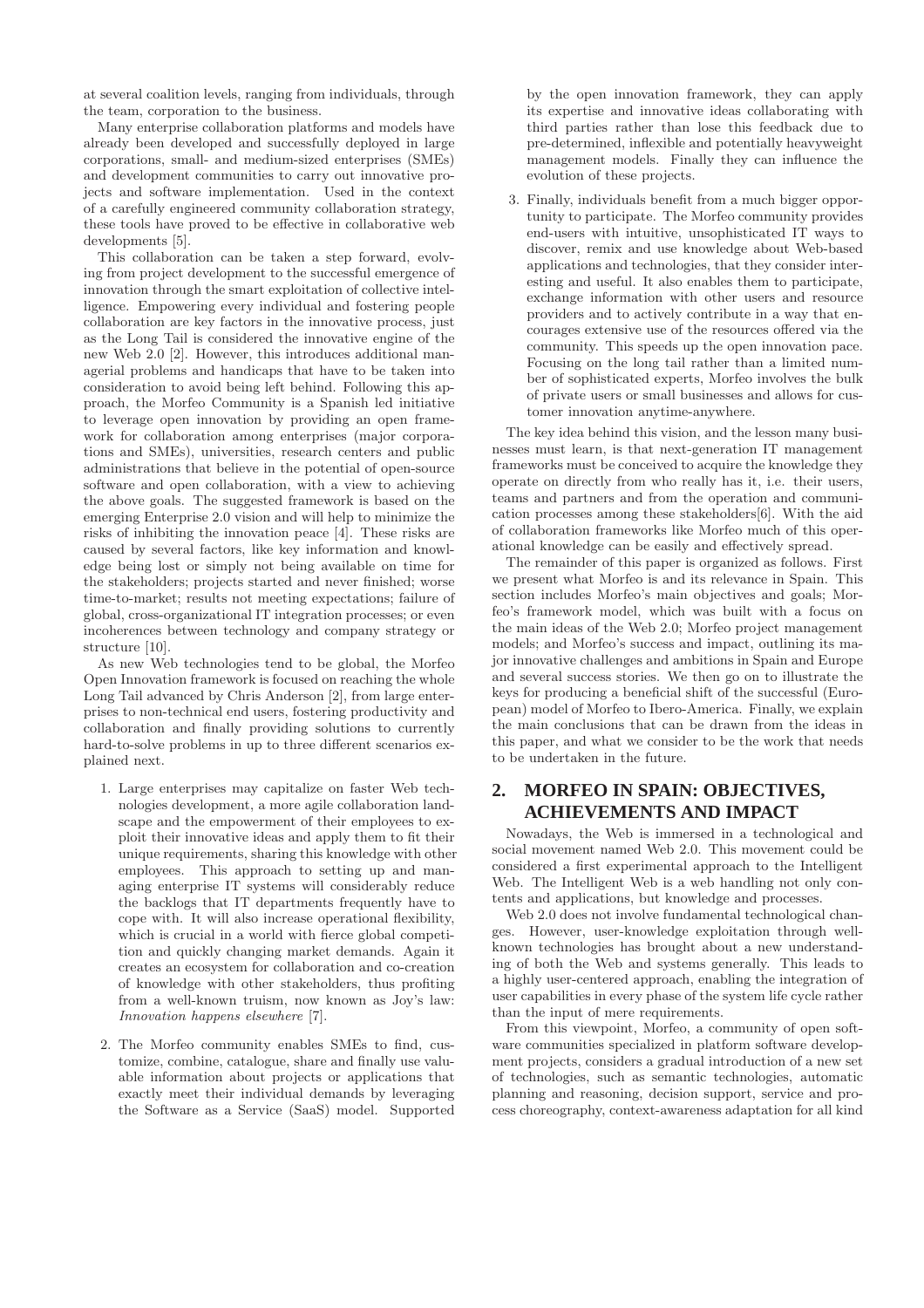of environments, people and devices. Additionally, the introduction of new business and market models will make the Web evolve in a place where developing social relationships, business, leisure time and all our daily activities, breaking the barriers which separate us from life on the Web. This way, Morfeo has managed to leverage new Web technologies innovation in Spain, and by extension its projects are becoming essential in the European Union.

Morfeo's framework and organization model, as a social open collaboration enabler, was set up with several primary objectives in mind:

- Speed up the development and adoption of software standards for Service Oriented Architectures (SOA), which are key for both systems integration and the evolution of the network as an ecosystem of proliferating services
- Create business opportunities in the field and integrate solutions targeting enterprises and the public administrations based on standard platforms and applications developed within the community
- Improve productivity and assure the quality of software developments through an open development process that eases the collaboration of all stakeholders, thus enhancing consensus in any software development process.
- Act as a catalyst for R&D&I initiatives in the software field that naturally integrate a range of scientific and technological agents, helping to boost R&D&I activities and the development of a strong industrial fabric in countries where the consortium members operate. The community offers a knowledge base founded on a model associated with open software, and will provide enterprises with counseling on open source development. In this sense, the community enables the development of:
	- an information base containing general open source issues, including a non-exclusive discourse against traditional legacy software.
	- guidelines advising enterprises to develop open source solutions and manage their implicit implications. These guidelines also report on the open source release process, and the opportunities for defining new business models focused on open source development.
- Be a mark of quality and benchmark for open innovative projects.

The community will provide a knowledge base founded on a model associated with open innovation project and will provide enterprises with counseling on new and emerging Web technologies, standards, methodologies and tools. To do this, the community will also:

- Provide guidance on and help with maturing innovative ideas, issues and solutions to effectively focus on the creation of a new innovative project to materialize them.
- Serve as a communication channel to find and maintain the appropriate partners to successfully carry out innovative projects.

• Harvest entrepreneurial expertise in all phases of project life cycle, including analysis, design, development, management, testing and validation.

Since it was set up, the Morfeo community has hit the headlines and has the unqualified backing of a number of public administrations in Spain, namely, the regional governments of Andalusia, Aragon, Castile-La Mancha, Extremadura, Catalonia and Valencia.

The community will feed off its members' contribution, but Telefónica I+D is the community's *engine*, releasing proprietary software components and injecting resources into the community.

## **2.1 Morfeo's Framework Model: Supporting Web 2.0 Patterns and Fostering Collective Innovation**

Morfeo's framework and its whole community is founded on a model that has been conceived under the Web 2.0 paradigm. This model, rather than Morfeo itself, is responsible for the resounding success at leading Spanish and European innovation. Web 2.0, and its application to enterprises (Enterprise 2.0) has proved to be very useful for fostering innovation, harnessing collective intelligence and collaboration and exploiting the knowledge emergence.

There are several different definitions for Web 2.0 (a.k.a. social networking) that mostly only describe certain aspects of the overall concept. Tim O'Reilly, who originally coined the term [8], initially identified seven major characteristics inherent to the Web 2.0 concept. First, the Web is considered as a platform for building systems that do not necessarily have a specific owner and are "tied together by a set of protocols, open standards and agreements for cooperation". Harnessing Web users' collective intelligence is the second major paradigm. This promotes architecture by participation and democracy and encourages users to add value to the application as they use it. The ownership of missioncritical data is regarded a further cornerstone of numerous Web 2.0 applications. Fourth, O'Reilly propagates the end of the software release cycle as another central paradigm. The use of lightweight programming models that allow for loosely coupled systems and applications, the provision of software above the level of a single device and the realization of rich user experience are the last major paradigms inherent to the Web 2.0 concept. In conclusion, Web 2.0 could be defined as the philosophy of mutually maximizing collective intelligence and added value for each participant by formalized and dynamic information sharing and creation [8].

The Enterprise 2.0 concept is related to its big brother Web 2.0 because, to a certain extent, it can be viewed as many existing Web 2.0 consumer-oriented services maturing to include features that are important for enterprise users. Enterprise 2.0 is in itself a new paradigm in which employees, providers, consumers and end users are co-producers of innovation as new content, knowledge, applications and services. Enterprise 2.0 provides enterprises with new models and tools for emergent collaboration and co-creation. Enterprise collaboration is thus being enhanced by virtual communities that leverage social linking and tagging tools (like tools for social networking, social bookmarking and social search), user-contributed content management platforms (like enterprise wikis, blogs and forums), tools that leverage user opinions (like tools supporting comments and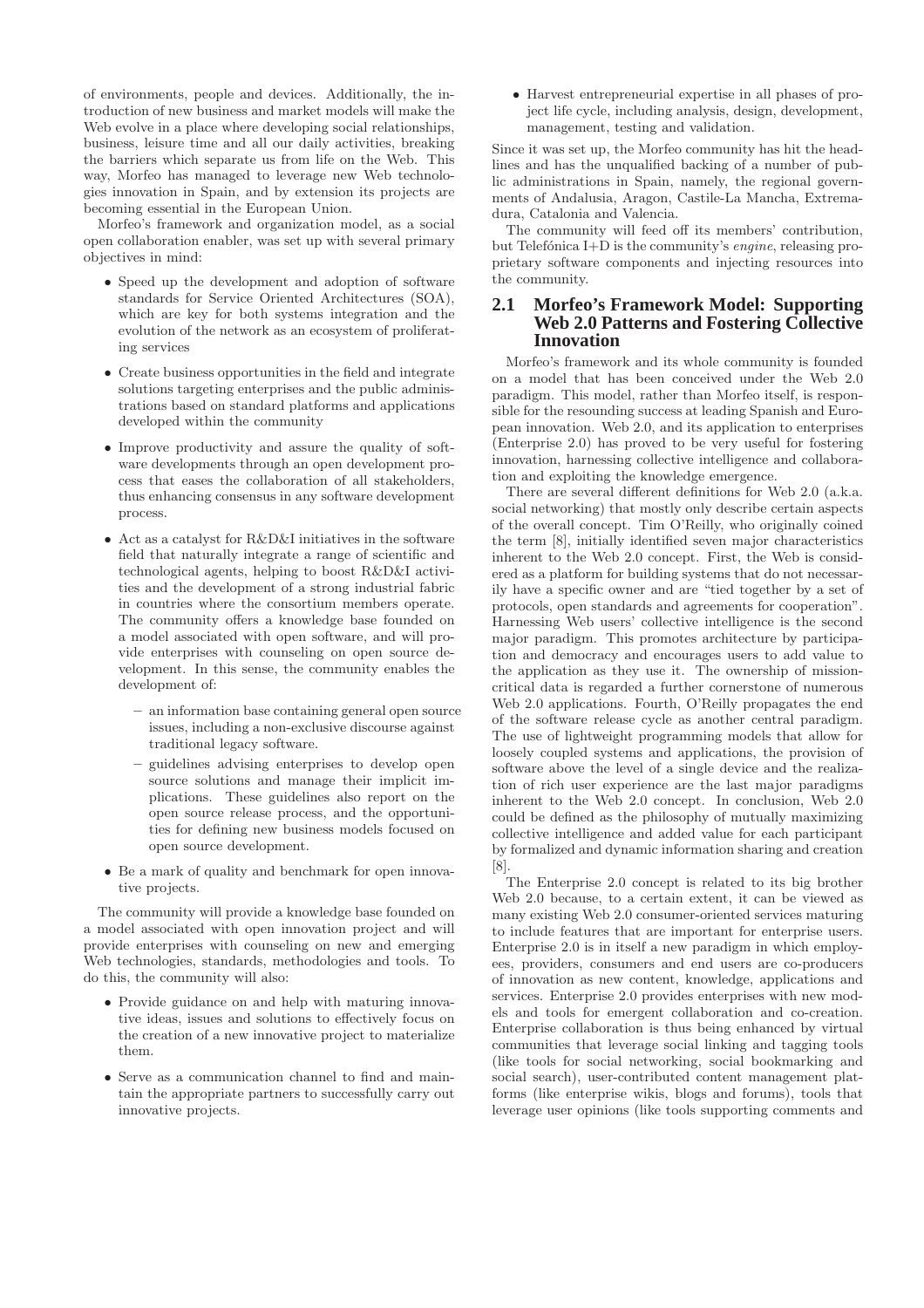voting), subscription-based information distribution tools (like Enterprise RSS feeds), user-centered services (like mashup- and pipe-based services), etc.

Andrew McAfee [7] first introduced the acronym *SLATES* to indicate the six key patterns of Enterprise 2.0 ideology: *S*earch, *L*inks, *A*uthoring, *T*ags, *E*xtensions, and *S*ignals. As technologists build Enterprise 2.0 technologies that incorporate the *SLATES* components, they seem to be following two intelligent ground rules following McAfee's vision of *SLATES*. First, they are making sure their offerings are easy to use. Second, Enterprise 2.0 technologists are trying hard not to impose any preconceived notions on users about how work should proceed or how output should be categorized or structured. Instead, they are building tools that enable these aspects of knowledge work to emerge:

- The Search pattern means that all end users searching for any information in the community must be able to locate it easily in a short time.
- The Links pattern means that all content, knowledge and information in the community must be linked to other related knowledge across the whole community, including other projects and departments, to foster collaboration and innovation.
- The Authoring pattern means that all deliverables, milestones or information must have a well-known author to lead its creation, management and evolution. This way all information items grow adequately.
- The Tags pattern means that all knowledge could have associated tags, enabling the creation of folksonomies for managing tag clouds, searching issues and linking ideas.
- The Extensions pattern means that all technology, tools or knowledge should be scalable, enabling the growth of the community in innovative, unexpected ways.
- The Signals pattern means that community must provide for on-line feedback, chats, RSS feeds, comments, voting tools and so on to foster collective communication.

The Morfeo community has been built using just these technologies, tools and design patterns to improve resource visibility and mobility and be as successful as Web 2.0 sites were in the new Web revolution. In addition, Morfeo expects to be a source of innovation. Howard Bloom [3] identified the following five elements as causing a group to be intelligent (a "collective learning machine") and be able to innovate:

- Conformity enforcers mechanisms that cause consensus and similarities among most members of the group
- Variety generators mechanisms that cause some differences and discussion among members of the group
- Inner judges mechanisms that cause individual members of a group to reward themselves for successes and to punish themselves for failures, and cause everyone to evaluate a concept or idea and validate it after their own experience-based verification.
- Resource shifters mechanisms that shift resources (such as admiration, information, data, concepts, knowledge, money, or influence) to members of the group

Intergroup tournaments promote competitions between subgroups or departments (such as games, corporate competitions, rivalry discussions, etc.)

Other authors, like Surowiecki [11], state that there are three conditions for a group to be intelligent (for a "crowd to be wise"):

- Diversity the group includes members with a wide diversity of knowledge or abilities (and the ability to recognize successful and unsuccessful outcomes)
- Independence group members use their own knowledge and abilities without being overly influenced by others. (When group members have too much influence over each other, various kinds of bad outcomes can result.)
- A particular kind of decentralization group members' actions are aggregated in a way that finds the right balance between: (a) making individual knowledge globally and collectively useful, and (b) still allowing it to remain resolutely specific and local.

This way, all these factors establish a group of key factors that enable innovation to emerge and foster the exploitation of collective intelligence. Therefore, innovation requires tools, technologies and processes that tackle these factors.

Putting all this together, Figure 1 shows the Morfeo framework to be a complex model built on McAfee's patterns. All of these patterns are supported and fostered by the effective exploitation of toolkits, technologies and infrastructure, like social communities, wikis, blogs or forums. And all this Morfeo infrastructure is in turn focused on satisfying or enabling one or more of the key innovation factors outlined above in pursuit of the ultimate aim of fostering open innovation.



Figure 1: Morfeo framework

The Web 2.0, materialized by the McAfee's SLATES patterns, is the cornerstone of the Morfeo framework. Every Morfeo tool or applied technology generally supports every Enterprise 2.0 pattern. However, some technologies more specifically designed for a specific pattern: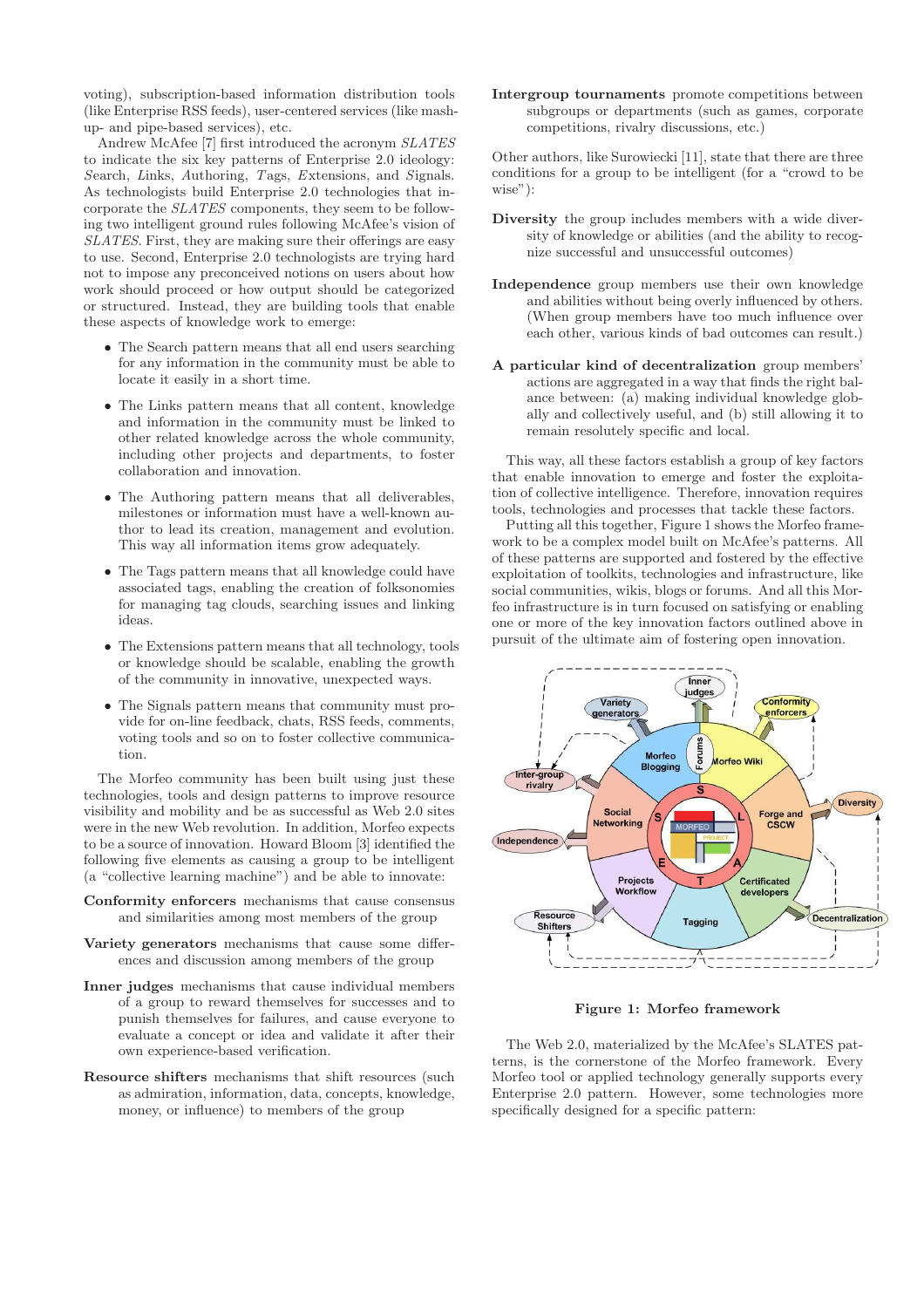- Morfeo blogs, forums and wikis enables all end users to search, access and give feedback about any information or project in the community. They are then closely related to the Search pattern.
- Technologies like the forge, computer-supported cooperative work (CSCW) tools or a simple wiki can be used to link knowledge, information and related contents across the community, following the Links pattern.
- The Authoring pattern is closely related to the exploitation of certificated and independent developers who could effectively lead relevant managerial processes, developments or tasks.
- The Tags pattern is supported in the Morfeo framework by simply exploiting tags to socially categorize contents and knowledge. These tags are then used to create a folksonomy and a community tag cloud, which facilitates searching and linking issues.
- Thanks to Morfeo's project workflows, all technology or knowledge that has been applied to a project could grow up in unexpected ways, as workflows and processes are scalable and do not restrict innovation. This philosophy clearly supports the Extensions pattern.
- Finally, Morfeo's social networking is very useful, among other things, for enabling on-line feedback inside the community, using chats, RSS feeds, comments or voting tools as the Signals pattern dictates.

Taking a step forward, all these Enterprise 2.0-oriented technologies that the Morfeo framework exploits pursue the ultimate goal of fostering open innovation by enabling and supporting the key innovative factors outlined above.

- Morfeo's Wiki is used to input common descriptions and definitions of key community concepts. Everyone can bring their own experience and knowledge to bear to find, evaluate and improve knowledge. This iterative process enforces common data and knowledge conformity across Morfeo since the Wiki only visualizes agreed upon versions. Each knowledge worker must review the wiki concepts and will use an inner judge of content to do their best to improve them. In addition, this phenomenon shows group and partner knowledge outputs, allowing the management of constructive intergroup rivalry in order to improve the descriptions of concepts or knowledge about business processes.
- Enterprise blogging is useful for keeping track of ideas, concept redefinitions or process information on a time line. This visibility stimulates each knowledge worker to discuss this information, generating a variety of ideas in an approximate definition cycle. Obviously, this technology, like the wiki approach, fosters the ideas of judgment and intergroup rivalry through the contribution of their own experiences. Therefore, wiki and blogging together can tackle the emerging knowledge, social capital and collective enterprise intelligence created by groups of knowledge workers.
- Forums could be considered a mixed approach for tracking ideas, halfway between wikis and blogs. Like them,

they foster three innovative factors: inner judge of contents because the ideas discussed on forums are commented, variety of ideas because participation is open, and publishers and enforcement of conformity as the final goal is to jointly reach a solution for everyone.

- Forge and CSCW technologies manage to bring developers, end users and partners within the community together, fostering the diversity of human resources dedicated to a project. These technologies also allow everyone to bring their own expertise to bear and enforce contribution sharing. Finally, forges can be considered as huge source repositories and task organizers, and can thus also be regarded as resource shifters.
- Certified developers offer a high level of decentralization and diversity in each Morfeo initiative. This is vital for ultimately fostering open innovation.
- Folksonomies are related to resource visibility, as well as to resource discovery and recommendation issues. The use of a relaxed taxonomy based on tagging and created by end users improves the diversity of knowledge related to such resources, and the collaborative intelligence present in the community can be better emerged. Tagging processes, folksomonies and tag clouds support two major key factors of innovation. First, they allow diversity in the semantic enrichment of resources. Each end user can use different concepts to mark and tag resources (this process enriches the resource's information with user-centric semantic data) allowing the collective intelligence to be exploited in unexpected ways. Second,tag clouds can be very useful as data shifters because each concept is linked to all the related projects, knowledge, resources or developments in the whole community.
- Morfeo's project workflow acts as a resource shifter itself, enabling anyone in the Morfeo community to exploit all the current and past knowledge and expertise deployed in Morfeo in order to enrich any project with the information and guidelines generated by Morfeo.
- The social networking idea promotes rivalry and communication between Morfeo's end users in a social network, using several communication channels to increase the dialogue in the whole community (chats, meetings, RSS feeds, and so on). Users usually follow a "do-ityourself" philosophy in this social networking establishment. This philosophy encourages both the independence of end users from the service providers and legacy systems, and the independence of the collective intelligence from the traditional barriers to innovation.

From Morfeo's successful results and considering how Morfeo has been able to combine all the ideas presented by McAfee, Bloom and Surowiecki, we can conclude that Morfeo has developed a framework that exploits all of the advantages of Web 2.0 and is conceived to lay the foundations for open innovation by supporting, managing, emerging and exploiting the collective intelligence from an open user-centered revolutionary viewpoint.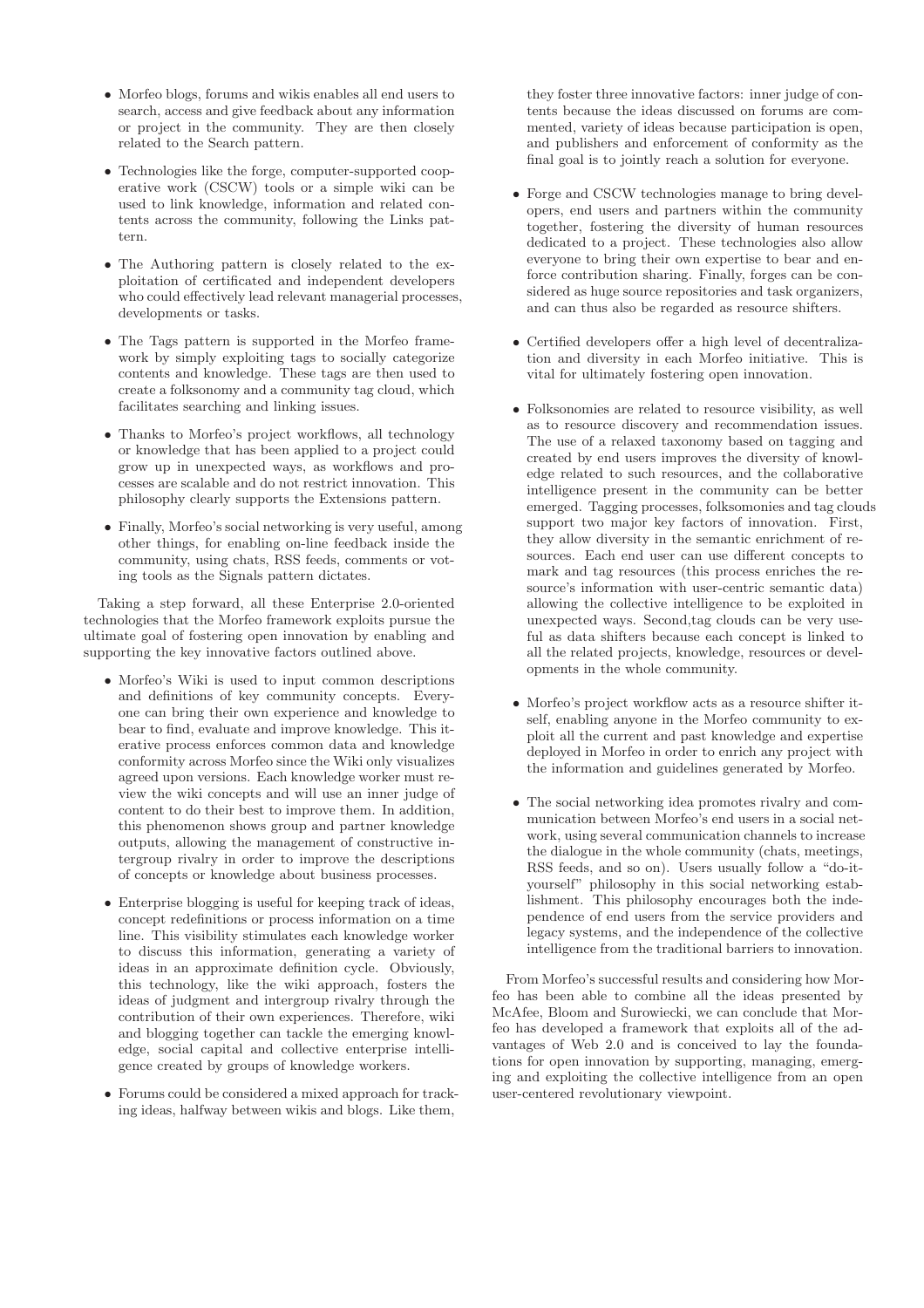#### **2.2 Morfeo Models for Project Management**

Morfeo is a project-driven open innovation community. The projects hosted by the community are open to the participation of any interested collaborating entity, and the community is receptive to new innovative projects, even if led by what were previously community non-members. The project management models that are currently been used in Morfeo to successfully foster innovation and collaboration within the community are:

- Business Model In this model a sponsor (organization or consortium) decides to lead an open source software project, where the characteristics of the Management Committee will be:
	- The sponsor will retain control over the project design and management decisions by nominating or joining the Project Management Committee.
	- The sponsor leads the project from the very start and is the only member that can transfer this position if it opts to drop out of the project.
	- The leader reserves the right to change this model if it sees fit and again subject to the condition that it is approved by the Community's Board of Directors.
- Foundational Model The foundational model targets project leaders that intend to maximize the contributions gained from the collaborator development community.

The foundational model is based exclusively on meritocracy as a method of government. Whereas the documentation on open software communities has already described the enormous benefits of this model, it is very important to note the possible difficulties that a company that opts for this model could come up against. They are in principle wholly related to community government:

- The project is governed entirely by a meritocracy; project leadership is not permanent and can be changed democratically.
- Being entitled to a say in and membership of the project management committee, individual developers could constitute a big enough group to become project leaders on their account, provided they get together to elect a leader and the leader is approved by the Community's Board of Directors.
- Consortium Model The consortium model is created for projects with representation from more than one company. The companies should reach an agreement to select the Project Manager, as well as the power sharing in the Project Management Committee. This agreement will normally be set out in a contract. The consortium should submit this contract or an organizational document summarizing the project characteristics for acceptance by Morfeo's Board of Directors. This will be a binding agreement that should be respected by both the consortium and Morfeo, although the consortium could change the terms of the contract provided that all the parties agree and it is approved by Morfeo's Board of Directors.

# **2.3 Success and Impact of Morfeo**

Morfeo offers several competitive advantages that have been repeatedly corroborated both on the Spanish and European research and development horizon. The open innovation community provides a plural and dynamic forum for establishing synergies and fostering the in-house development of initiatives, encouraging the participation and collaboration between highly competitivenational and international partners. Regarding Morfeo's solutions and results, the framework has proved its soundness only too well:

- Each proposal has been adequately evolved and continued, and the finished projects have been positively evaluated
- Morfeo's initiatives have a great European-wide acceptance
- Morfeo highly visible in technological platforms from both Spain (INES) and Europe (NESSI)
- Morfeo is currently an active stakeholder in standardization bodies like W3C.

All these guarantees and references amount to a clear competitive advantage for energizing future proposals of R&D&I activities and fostering open innovation in Ibero-America.

In recent years, Morfeo has led several major projects and initiatives from a wide range of IT paradigms. Each project evolved adequately from the start, achieving a very good acceptance and success rate. To illustrate the evolution of Morfeo's R&D&I activity over the last few years, Figure 2 shows a simple budget progress chart. It is not hard to appreciate Morfeo's growth and its increasing economic impact as an innovation platform. In addition, all the projects have been successfully followed up and gained more and more economic and prestige support in time.



Figure 2: Morfeo's budget progress

In the following, we will summarize several of Morfeo's innovative proposals and their impact, elaborating on a number of Morfeo's project success stories.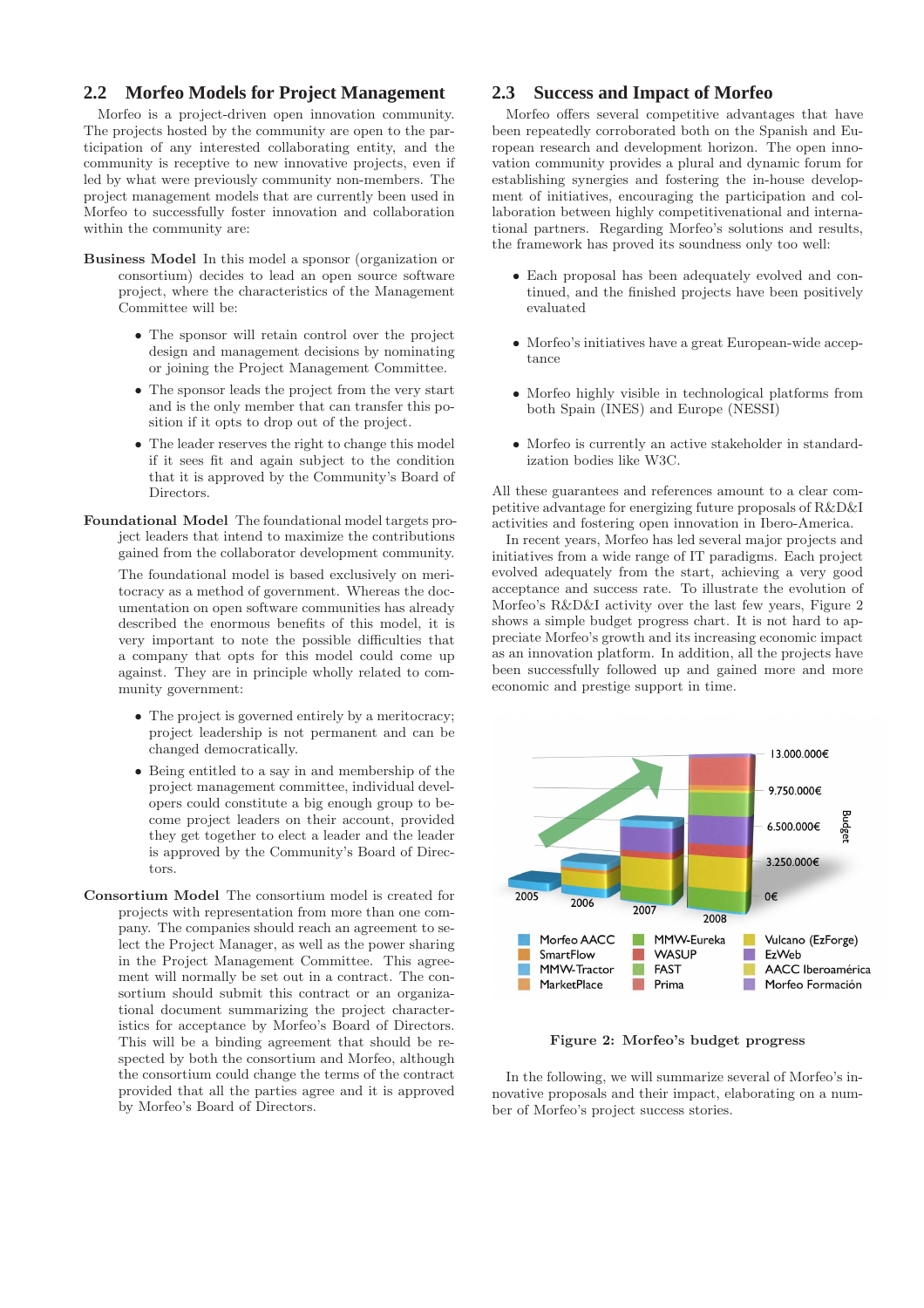#### *2.3.1 Innovative Challenges and Ambitions Raised by Morfeo*

One of the most important challenges raised by Morfeo is the formation of the Open Alliance for Service Front-Ends, an open innovation initiative to lead the European research and deployment in the field of service front-ends. Internet users are expecting the Web to provide support for daily activities, acting as the front-end through which they will gain access to and mix services (either application services, content/data delivery services) that they really find useful, matching their needs at any time in a context/knowledgeaware manner. Therefore, the objective of the Open Coalition on Service Front-Ends is to set up an Open Global Alliance aimed at effectively managing open innovation sourcing from Morfeo to deliver:

- A common vision of the technologies and architecture associated with service front-ends in the future Internet of Services
- Open specifications and, potentially, open source reference implementations of components in the envisioned architecture

The key idea behind all Morfeo's international and national success and the bulk of accepted projects and budgets supported by European Commission is that Europe does not want to miss the Internet train and has come to trust Morfeo to lead its R&D&I investments. No one really knows what the World Wide Web will look like in a few years' time, but there are research solutions like Morfeo that suggest part of the landscape of the future Internet.

The European Commission fosters the creation of interest groups to set the future net trends and standards. As a result of these efforts, a large number of projects sponsored through the EU Framework Programs signed the BLED declaration, pledging to "Build upon the obligations of our individual project contracts and the goals of the Strategic Agendas of the European Technology Platforms". Following this philosophy, Morfeo's ambitions include:

- Fostering Favorable Conditions through Coordinated Action
- Jointly Designing, Developing and Experimenting
- Increasing Awareness at Policy Level

The signatory parties also state that "To help meet these major challenges, it is important to call on the:

- European Member States to strengthen and coordinate their national R&D efforts and initiatives toward the Future Internet.
- European Commission to stress the vision and amplify the related R&D in order to drive Europe ahead of tomorrow's Internet transformations in the way we work, live, and interact.
- European Member States and the European Commission to support the creation and activities of the European Future Internet Assembly proposed in this declaration<sup>'</sup>

Shortly afterwards, the EC launched the creation of the working groups in different key areas. Morfeo accepted to

lead the "service front end" working group, an exciting challenge that will bring together projects with common interests and will make the most of its synergies. FAST, together with the NESSI strategic project, EzWeb, will take active part in the definition of the standards and strategy in the future evolution of the external layer of networked applications.

#### *2.3.2 Morfeo's Innovation and Management Success Stories*

Morfeo's current proposals are mainly focused on the Future of the Web, and the research and development of revolutionary WWW technologies and ubiquitous web applications. These initiatives prove the viability of the Morfeo's organizational model when dealing with open innovation in complex scenarios such as the evolution of the Web and the Future of the Internet. All these initiatives are targeted at covering a significant part of a future open SOA architecture. This is major challenge in terms of coordination, as well as effective knowledge management and innovation flow. Noteworthy projects in this respect are:

- $\bullet$  EzWeb<sup>1</sup> pursues the development of an enriched enterprise mash-up platform and the development of key technologies to be employed in building the front-end layer of a gadget-based new generation SOA architecture. A gadget is a component that encapsulates content and services that can be deployed on desktops, mobile phones and the web. These movable miniapplications enable users to craft their personal digital space to meet their unique needs and requirements. It is undeniable that gadgets have generated significant interest, reshaping the landscape of the WWW and having become a standard functional feature of the most predominant operating systems. However, the true potential of gadgets remains untapped as only those possessing the necessary competence are able to develop and mash-up gadgets. EzWeb creates an Enterprise 2.0 mash-up platform that is able to interconnect, remix, fix and customize several gadgets importing and exporting this mash-ups from a user-friendly catalogue. This way users can self-create workspaces that exactly meet their needs, because it is the users themselves (without programming skills) that really create and exploit these dashboards.
- $\bullet$  FAST<sup>2</sup> aims to provide an innovative visual programming environment that will facilitate the development of next-generation composite user interfaces. It is a novel approach to application composition and business process definition from a top-down user-centric perspective. The main aim of the FAST project is to lower the technical expertise necessary for someone to build their own gadgets for social and work purposes. This will enable more users to create and develop gadgets, thereby addressing The Long Tail of technology adopters. This aim is achieved by developing a visual Integrated Development Environment (IDE) for gadgets, with strong emphasis on high usability and user friendliness. The FAST IDE uses intuitive storyboarding techniques as its foundational paradigm, adopting

<sup>1</sup>EzWeb Project, http://ezweb.morfeo-project.org <sup>2</sup>FAST Project, http://www.fast-project.eu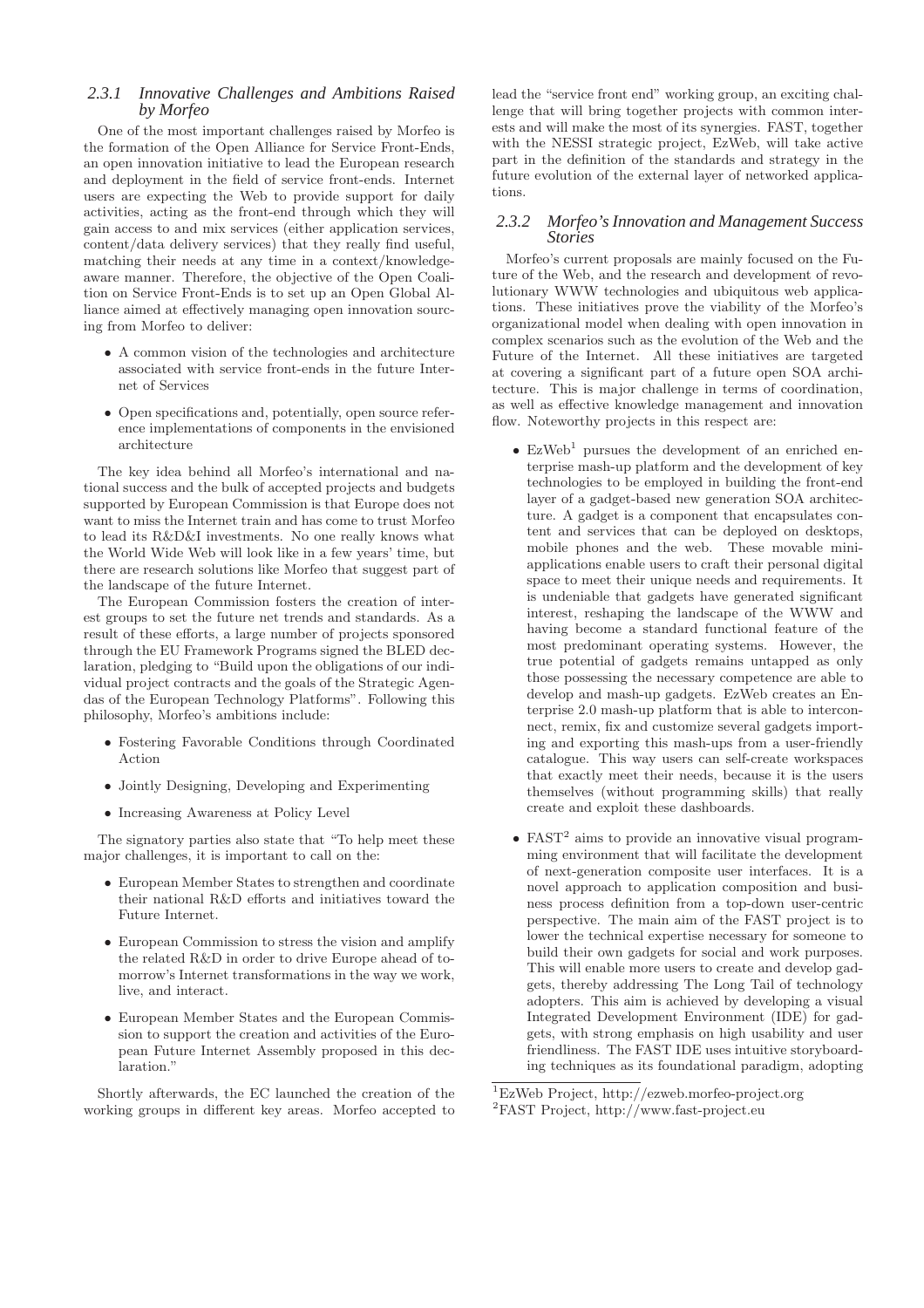the use of visual flows supported by control constructs that the user can visually manipulate and combine together. However, the FAST IDE also accommodates the needs of more technically oriented users by providing scoped access to the FAST development language and allowing the integration of common web technologies (e.g. AJAX, Javascript, etc). The FAST IDE is designed to ease the construction of gadgets, enabling users to manage the life cycle of all their gadgets in an integrated manner rather than on an individual basis.

 $\bullet$  MyMobileWeb<sup>3</sup> is the open source reference implementation of the next-generation content and application adaptation platform for the mobile web. My-MobileWeb enables the (time-to-market) creation of high quality mobile applications capable of adapting to multiple delivery contexts. Therefore, MyMobileWeb is a mobile Web software platform that facilitates the development of applications and mobile sites. My-MobileWeb is currently working on the definition of new standards that will enable the creation of shareable definitions of mobile Web applications and the introduction of semantic Web technologies to enhance the mobile Web user experience. In addition, MyMobileWeb is the only open-source mobile Web solution that has been recommended to create dotMobi sites, the high level domain for providing web pages and services for mobile devices.

In addition, Morfeo acts as innovation catalyst in several projects focused on other IT sectors, like quality platforms for open source development and management such as Qualipso, business support (with key projects, like PRIMA, WASUP or Smartflow, offering BPMs an Enterprise 2.0 oriented Web-based API) or SOI Middleware (with very important CORBA and SOA platforms).

These success stories and activities have successfully attracted the interest of other consortia. Other, Ibero-American consortia can learn from all these European efforts, supporting Morfeo and its major projects, and take an active part in the future WWW.

# **3. SHIFTING THE SUCCESSFUL MORFEO MODEL TO IBERO-AMERICA**

Morfeo has proved to be a powerful tool for producing, fostering and exploiting the collective intelligence, listening to the requirements and finally meeting the needs of enterprises, groups and users creating new opportunities to produce innovative Web technologies. This way, Morfeo is leading current Spanish innovative IT developments and efforts, and it is having a growing influence on the IT and WWW scene all over the European Union. The most relevant evidence is in this respect is that Morfeo's key projects, like Qualipso and FAST, are supported by the European Commission under the first call of its Sixth and Seventh Framework Programs, respectively.

Morfeo's current strategy of international relationships is shaping up to attract high participation and visibility in both Europe and Ibero-America.

In Europe, Morfeo is working closely with the NESSI Technology Platform. One of the main objectives of this

relationship is to define a Service-Oriented Reference Architecture, based on open standards and open collaboration in open software reference implementations. This way, Morfeo is currently leading the most part of European innovation using the outlined framework focused on fostering open innovation:

- Morfeo is the NESSI open software group that kicked off at the beginning of 2008, starting with the objectives defined jointly during 2007.
- Morfeo is participating in the ambitious NEXOF-RA project, which is to define the whole NESSI reference architecture. In addition it will be responsible for leading the standardization process of all new technologies based on open source reference implementations.
- Over the past few years, several European partners like DERI-Galway, SAP, University of Kassel and Cyntelix joined the Morfeo community. These new members have enrolled due to the fact that Morfeo leads some strategic NESSI projects, like FAST and MyMobileWeb.

This European appreciation proves Morfeo's success and encourages other partners, enterprises and countries to take advantage of similar open innovation frameworks. Adding another facet to Morfeo's keys to success, there are intimate and human side aspects that perhaps justify its resounding effectiveness. Morfeo turned out to be very useful for creating new bonds and strengthening relationships between communities and partnerships thanks to its open and user-friendly approach, and its underlying Latin culture metaphor. For this reason, other Ibero-American countries could simply imitate this framework model that has been cultivated and matured in Spain, an integral part of the Ibero-American culture, with similar success and benefits.

In fact, the Morfeo model and framework has been reviewed by several Ibero-American organizations that are currently interested in its adoption. Morfeo has already established contacts in Ibero-America with several business and university organizations with a view to setting up a Morfeo Office to coordinate the community's activities in this region. More to the point, Morfeo has carried out several dissemination and publicity activities at major Ibero-American events, earning a lot of recognition and support from many partners interested in benefiting from the Morfeo community:

- Brazil has recently adopted the Morfeo framework, which was well received at the last Campus Party in Sao Paulo, 2008. Morfeo presented the innovative EzWeb and MyMobileWeb WWW technologies, as well as the actual community framework and ideology.
- EzWeb and MyMobileWeb and the frameworks were also presented at the 9th International Open Source Forum (FISL) in Porto Alegre, Brazil, held in April 2008, again attracting a big share of Ibero-American interest.

More proof that Morfeo is becoming established in Ibero-America are the twin projects named Morfeo Training and Morfeo Training in Ibero-America. These projects are going to be managed jointly with similar efforts, infrastructure

<sup>3</sup>MyMobileWeb Project, http://mymobileweb.morfeoproject.org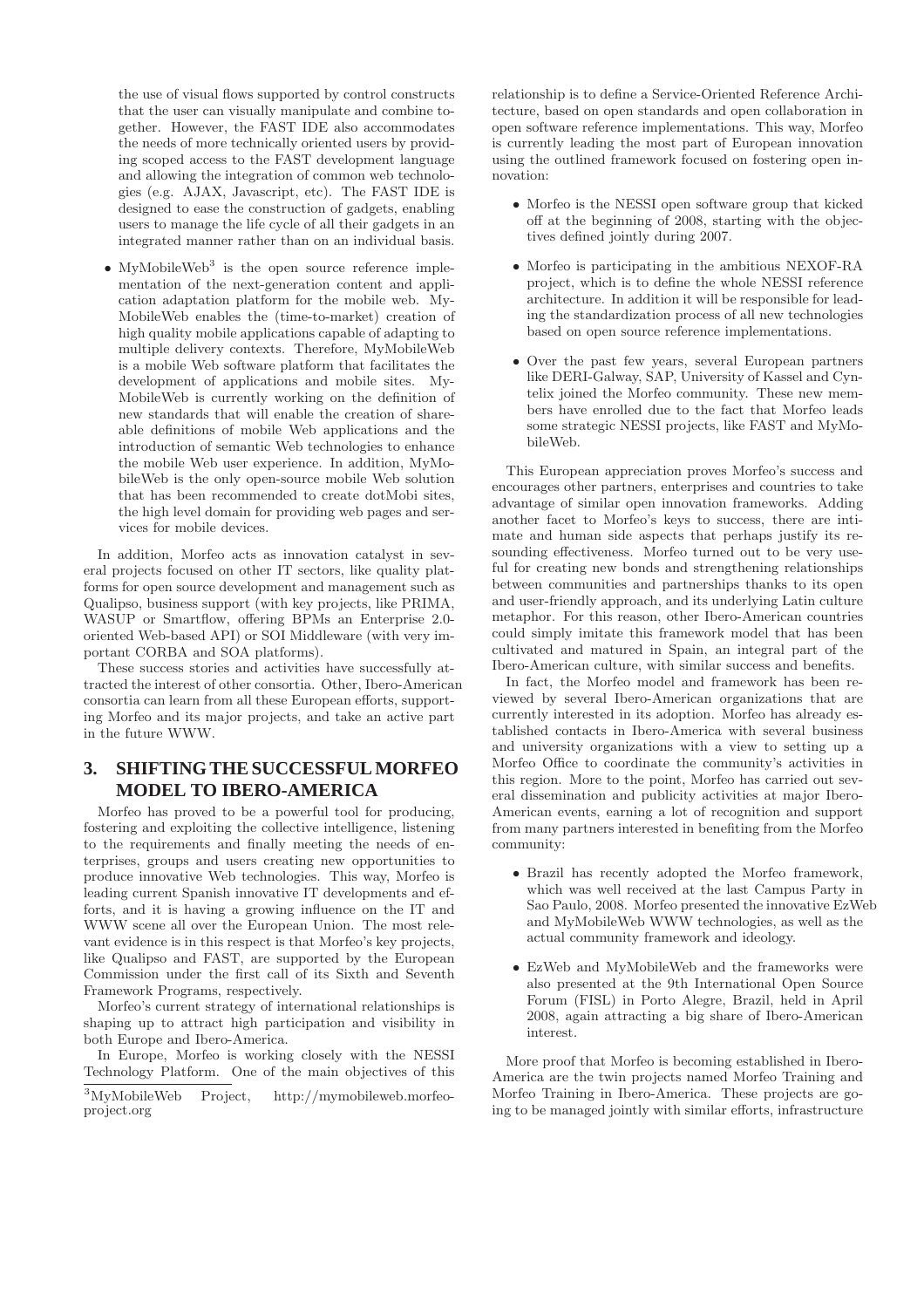and investment by Morfeo in Spain and Ibero-America, respectively. This initiative could be considered as a proof of concept about the feasibility of satisfactorily migrating Morfeo to all of Ibero-America. The project proposes the development of an educational program, focused on satisfying the training needs for open and innovative technologies (e.g. WWW technologies) of an enterprise collective made up of three groups: IT professionals, IT providers, and IT users and consumers. A summary of the features and general goals of both projects follows:

- The project's main objective is to foster the innovation, research and development of open technologies. The evolution of the new Internet and new communication opportunities and channels foster a new way of carrying out daily activities, marked by a pronounced social and collaborative influence. Therefore, a new work philosophy is emerging in the software development field, based on social collaboration and the exploitation of collective intelligence, ultimately leading to open innovation. This new philosophy has been growing in industry and business at a rate of knots, and Morfeo expects to lead the formation of the IT crowd at all application levels in this new social and technological movement.
- Both projects aim to create a certification process for the students brought up on new open technologies. This milestone intends to bring together all students, from anywhere, homogeneously, breaking down Ibero-American cultural barriers.
- The formative process is managed as distance learning, but supported by the local presence of the Morfeo community. This demands setting up Morfeo branches in Ibero-America, which would mean the first rapprochement between the Morfeo framework and community and other Ibero-American countries.
- The learning guidelines are divided in two separate levels:
	- The formative process of IT center personnel and the development of virtualized courses
	- The training and education of end users about tools, frameworks and technologies.

Morfeo Training Ibero-America is a first step in the whole Ibero-American adoption of new open initiatives based on collaboration and collective intelligence in South America, establishing at the same time an enriching parallelism between a project matured in a well-known cultural medium like the Morfeo collective in Spain, and this same proposal in a new territory with a similar culture. This way it would be possible to identify future pros and cons when it comes to moving Morfeo across other frontiers.

In conclusion, the spread of Morfeo to Ibero-America, and the application of its success and winning models and frameworks to the Latin brotherhood, is closer to becoming a reality everyday. It's only a matter of time until more and more Ibero-American countries adopt Morfeo's principles and the open innovation initiative, reaching new heights at the head of IT and WWW technologies research and development.

# **4. CONCLUSIONS**

Morfeo Open Source Community proposes a collaboration model specifically designed to foster enterprises, SME's, universities and research centres work jointly to others in the new century innovation endeavor. Using the web collaborative resources and, more important, producing the new Web solutions, this model allows merge very different competitive advantages: From dynamical small and smart companies, the only ones those are able to test a wider market opportunities, to huge and powerful companies those are able to develop, support and promote the creation of open standards. From universities, the only ones those are able to reduce the risk of the research activity to research centers those are able to effective dissemination of the results, involving lots of SME's in integration and commercialization task that complete the technological chain of value. The results are a big set of technologies incubated in the community and a increasing number of consortium where each stage of R&D&i process is accomplished by the meritocratic selection of the best candidate. In term of budget, the data are evident. During the first four years the budget of projects incubated in the community has doubled year by year. Morfeo is a reference in IT within Spain and Europe and we hope that very soon the same success story can be told about Morfeo in Ibero-America.

#### **5. ACKNOWLEDGMENTS**

This work is supported in part by the European Commission under its Sixth and Seventh Framework Programs (NEXOF-RA, FAST and Qualipso Projects grant FP7 216446, INFSO ICT 216048 and IST-FP6-IP-034763), by the Spanish Ministry of Industry, Tourism and Commerce under its National Program of Service Technologies for the Information Society and by the European Social Fund and both the UPM and Madrid's Regional Government under their respective Researcher Training programs.

#### **6. REFERENCES**

- [1] G. Alonso, F. Casati, H. Cuno, and V. Machiraju. *Web Services Concepts, Architectures and Applications*. Data-Centric Systems and Applications. Springer, 2004.
- [2] C. Anderson. *The Long Tail: Why the Future of Business Is Selling Less of More*. Hyperion, July 2006.
- [3] H. Bloom. *Global Brain: The Evolution of Mass Mind from the Big Bang to the 21st Century*. John Wiley and Sons, Inc., 2000. pp 42-44.
- [4] T. H. Davenport. *Thinking for a Living: How to Get Better Performance and Results from Knowledge Workers*. Harvard Business Press, Boston, Massachusetts, 2005.
- [5] C. Ebert and P. D. Neve. Surviving global software development. *IEEE Software*, 18(2):62–69, 2001.
- [6] R. T. Fielding. *Architectural styles and the design of network-based software architectures*. PhD thesis, University of California, Irvine, 2000.
- [7] A. P. McAfee. Enterprise 2.0: The dawn of emergent collaboration. *MIT Sloan Management Review*, 47(3):21–28, 2006.
- [8] T. O'Reilly. What is web 2.0: Design patterns and business models for the next generation of software, September 2005.